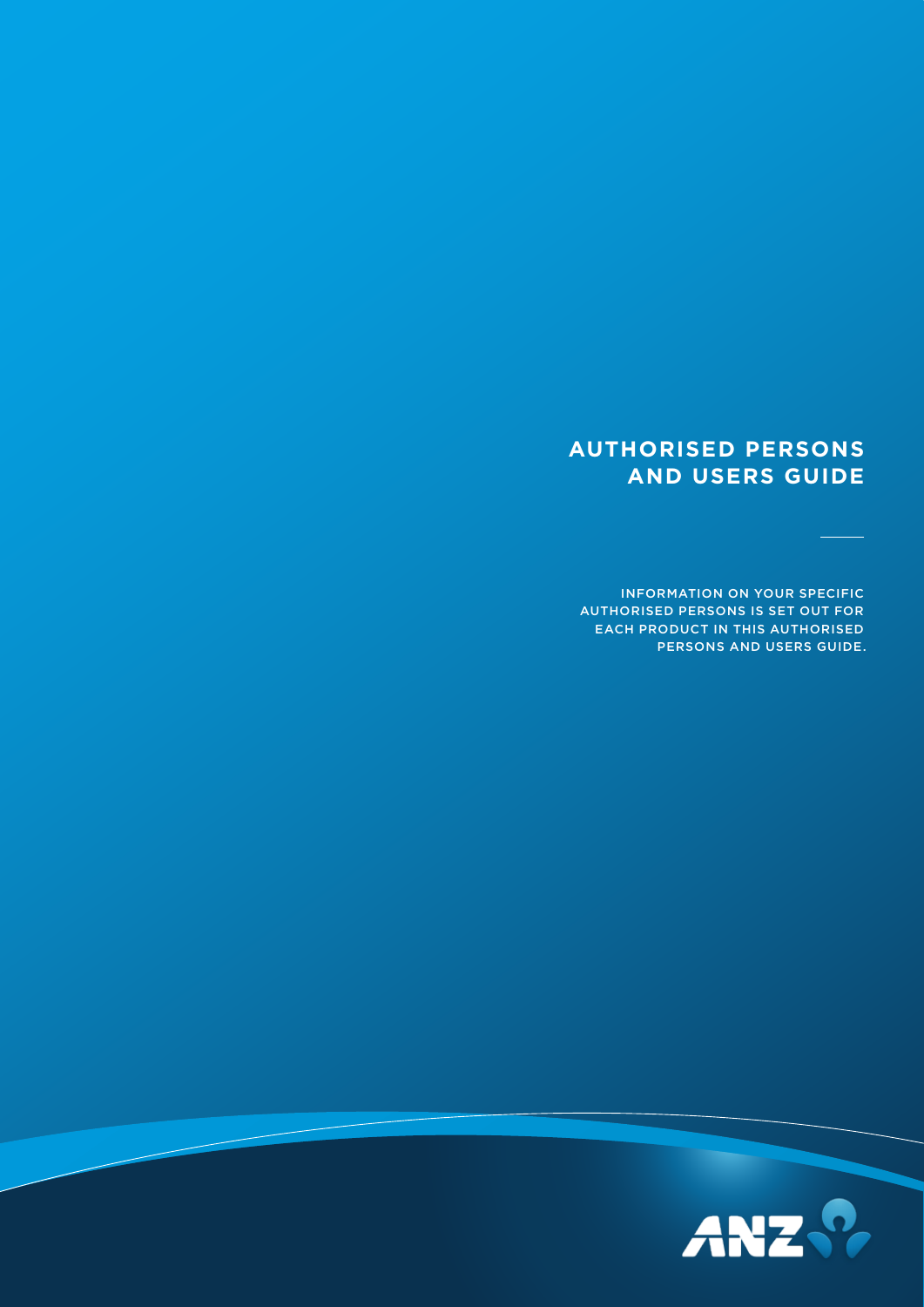# **LEGAL ENTITY SPECIFIC**

## AUTHORISED PERSONS

\*If You do not appoint Authorised Persons or if there are insufficient Authorised Persons appointed or available, ANZ will accept Instructions signed by persons who can bind You generally. However, ANZ will not process or act on any Instructions until it has completed the verification of identity checks required by all applicable Laws for all signatories.

# GROUP, ENTITY OR COUNTRY SIGNATORIES

• Any Authorised Person designated as a Group Signatory or an Entity Signatory in this Application Form may exercise their powers and authority in respect of all Cash Products provided to You by ANZ.

# APPOINTING SIGNATORY 'APPOINT'

You hereby authorise those persons designated as Appointing Signatories in this Application Form from time to time on Your behalf and in Your name to:

- Apply for and/or terminate any Cash Product provided by ANZ (including, opening and closing an Account); Sign, deliver and amend this Application Form or any other application, set-up or maintenance form in respect of any Cash Product provided by ANZ;
- Appoint, remove and amend the list of Authorised Persons and any of their powers, authority or designations;
- Notify ANZ of any change to Your name, address, telephone number or other contact details;
- Certify to ANZ any matters required by ANZ whatsoever in connection with any Cash Product provided by ANZ;
- With respect to any Account, establish, sign, deliver and amend any documentary credit or clean letter of credit in favour of any party;

# TRANSACTING SIGNATORY 'TRANSACT'

You hereby authorise those persons designated as Transacting Signatories in this Application Form from time to time on Your behalf and in Your name to:

- Operate any Cash Product provided by ANZ (including any Account);
- Sign, deliver and amend any Communications necessary to operate and access any Cash Product provided by ANZ;
- Make Payments, including to effect any Withdrawal, funds transfer, automatic or periodic payment, sweep, term deposit, or overdraft;
- Stop a Payment or revoke a stop Payment request;
- Sign, deliver and amend any Payment Instruction necessary to effect, stop or amend a Payment, including all Payment Forms, Files and other Directions and Communications;
- Enter into, confirm, vary or cancel any Transaction entered into by You in connection with any Cash Product provided by ANZ;
- Any Authorised Person designated as a Country Signatory in this Application Form may exercise their powers and authority in respect of only those Cash Products provided by ANZ to You in the designated ANZ Location.
- With respect to any ANZ Digital Channel, add, modify and delete any designated products, accounts or functions available or accessed through the relevant ANZ Digital Channel; and
- Sign, deliver and amend all Documents, agreements, Communications and notices entered into or required to be signed or delivered in connection with the above powers and authority.

# NOTE **About this authorised person**

- This is Your highest level of Authorised Person.
- ANZ recommends that You have at least 2 Appointing Signatories.
- Receive any Deposit and sign, deliver and amend any Communications in connection with any Deposit; Enquire and request disclosure of information relating to any Cash Products provided by ANZ, including issuing and delivering any BTR Information in accordance with Your Directions;
- Request ANZ to issue and deliver any documents, forms, data or collateral in connection with any Cash Product provided by ANZ, including any ANZ Bank Cheques, statements, certificates of deposit and cheque books;
- Sign and deliver to ANZ any Communications required to be signed or delivered in connection with the above powers and authority; and
- Do all other things and act fully and effectively in all dealings, matters and Transactions considered necessary or desirable in connection with ANZ and any Cash Product provided by ANZ.

# **an z.com**<br>Australia and New Zealand Banking Group Limited (ANZ) ABN 11 005 357 522. (v.12.2021)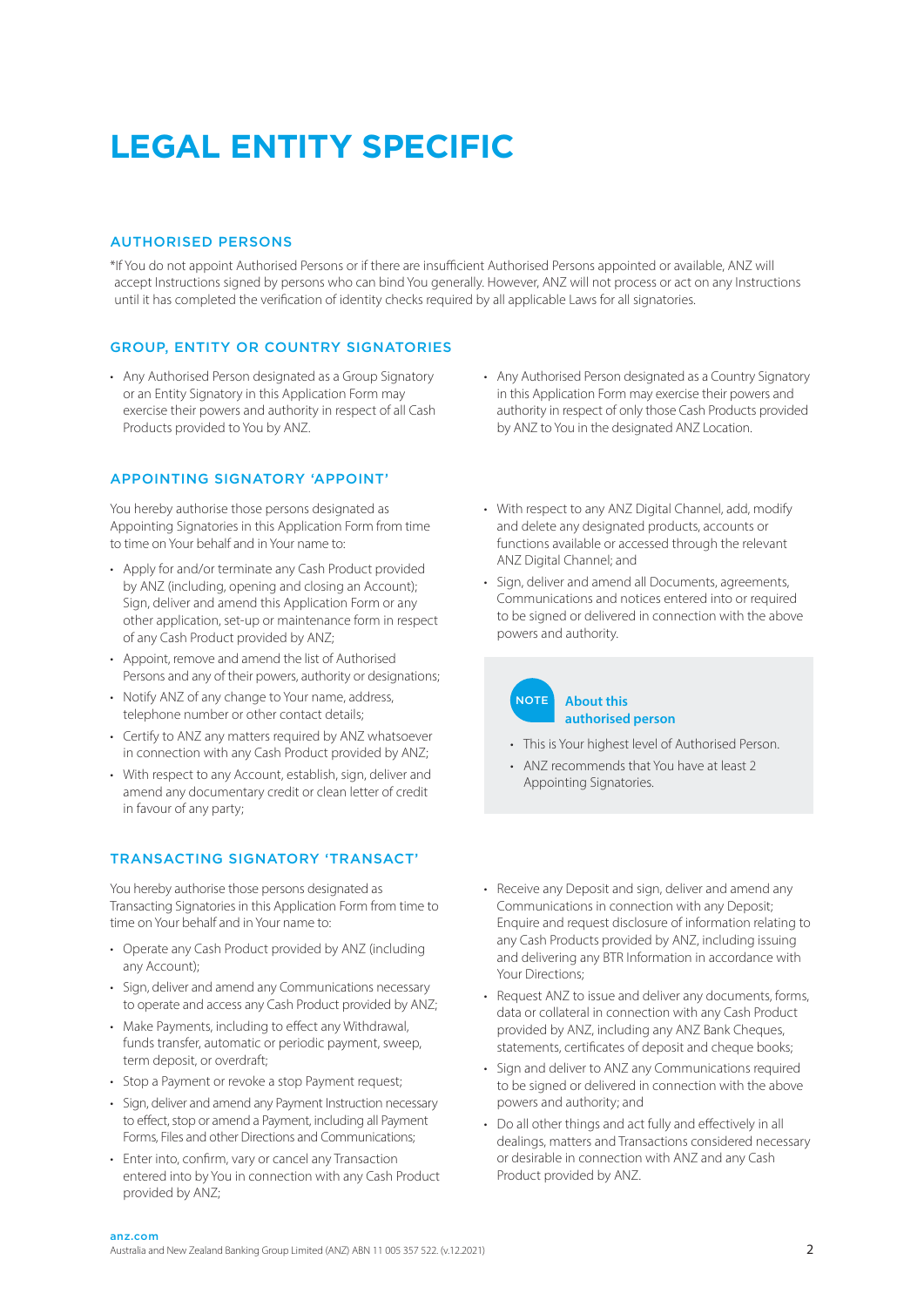# **ACCOUNT SPECIFIC**

## APPOINTING SIGNATORY 'APPOINT'

You hereby authorise those persons designated as Account Specific Appointing Signatories in this Application Form from time to time on Your behalf and in Your name in respect of the designated Account to:

- Open and close the Account;
- Sign, deliver and amend this Application Form or any other application, set-up or maintenance form in respect of the Account;
- Sign, deliver and amend any Documents entered into or required to be entered into with ANZ in connection with the Account, including any general banking, financial or commercial or any other related documents from time to time:
- Appoint, remove and amend the list of Account Transacting Signatories and any of their powers and authority;

# TRANSACTING SIGNATORY 'TRANSACT'

You hereby authorise those persons designated as Account Specific Transacting Signatories in this Application Form from time to time on Your behalf and in Your name in respect of the designated Account to:

- Operate the Account;
- Sign, deliver and amend any Communications necessary to operate the Account;
- Make Payments from the Account, including to effect any Withdrawal, funds transfer, automatic or periodic payment, sweep, term deposit, or overdraft;
- Stop a Payment or revoke a stop Payment request from the Account;
- Sign, deliver and amend any Payment Instruction necessary to effect, stop or amend a Payment from the Account, including all Payment Forms, Files and other Directions and Communications;
- Enter into, confirm, vary or cancel any Transaction entered into by You in connection with the Account; Receive any Deposit into the Account and sign, deliver and amend any Communications in connection with the receipt of any Deposit;
- Notify ANZ of any change to Your name, address, telephone number or other contact details in respect of the Account;
- Establish, sign, deliver and amend any documentary credit or clean letter of credit in favour of any party; and
- Sign, deliver and amend all Documents, agreements and notices required to be signed or delivered in connection with the above powers and authority.

# **About this authorised person NOTE**

- Account Specific Appointing Signatories may exercise their powers and authority only in respect of a nominated Account.
- Enquire and request disclosure of information relating to the Account, including issuing and delivering any BTR Information in accordance with Your Directions;
- Request ANZ to issue and deliver any documents, forms, data or collateral in connection with the Account, including any ANZ Bank Cheques, statements, certificates of deposit and cheque books;
- Do all other things and act fully and effectively in all dealings, matters and Transactions considered necessary or desirable in connection with ANZ and the Account; and
- Sign and deliver to ANZ any Communications required to be signed or delivered in connection with the above powers and authority.

#### **About this authorised person NOTE**

• Account Specific Transacting Signatories have the ability to transact only on a nominated Account.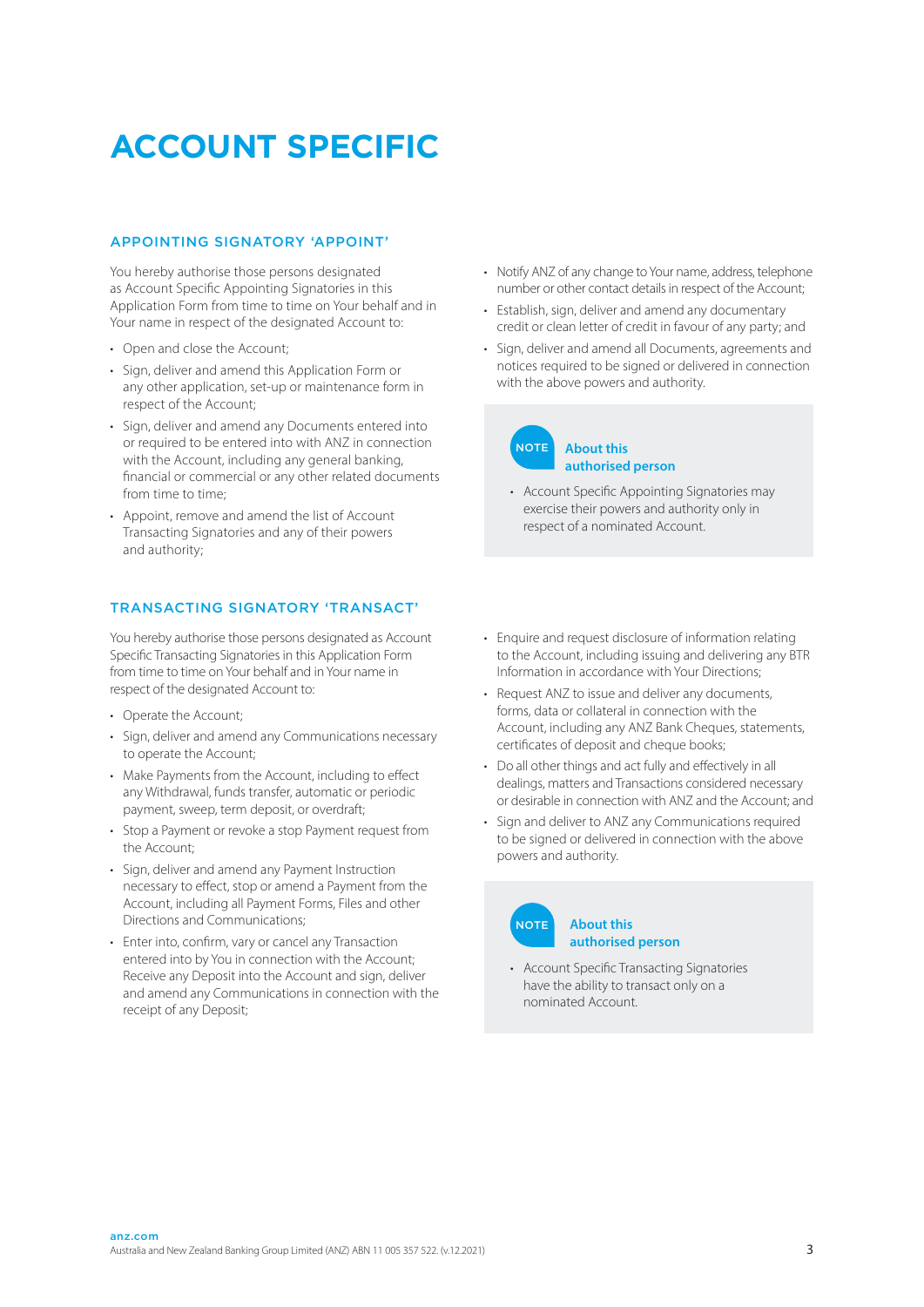# **PRODUCT SPECIFIC**

# Excluding Account Specific Signatories.

# APPOINTING SIGNATORY 'APPOINT'

You hereby authorise those persons designated below as an Appointing Signatories from time to time on Your behalf and in Your name to:

- Terminate Products in this application form;
- Sign, deliver and amend any other set-up or maintenance form;
- Appoint, remove and amend the list of Authorised Persons and Users any of their powers, authority or designations;
- Notify ANZ of any change to Your name, address, telephone number or other contact details; Certify to ANZ any matters required by ANZ whatsoever;
- Add, modify and delete any designated products, accounts or functions available or accessed; and

• Sign, deliver and amend all Documents, agreements, Communications and notices entered into or required to be signed or delivered in connection with the above powers and authority.

#### **About this authorised person NOTE**

- This is Your highest level of Authorised Person for Product Specific Signatories.
- ANZ recommends that You have at least 2 Appointing Signatories as either Appointing Signatories and/or Entity Appointing Signatories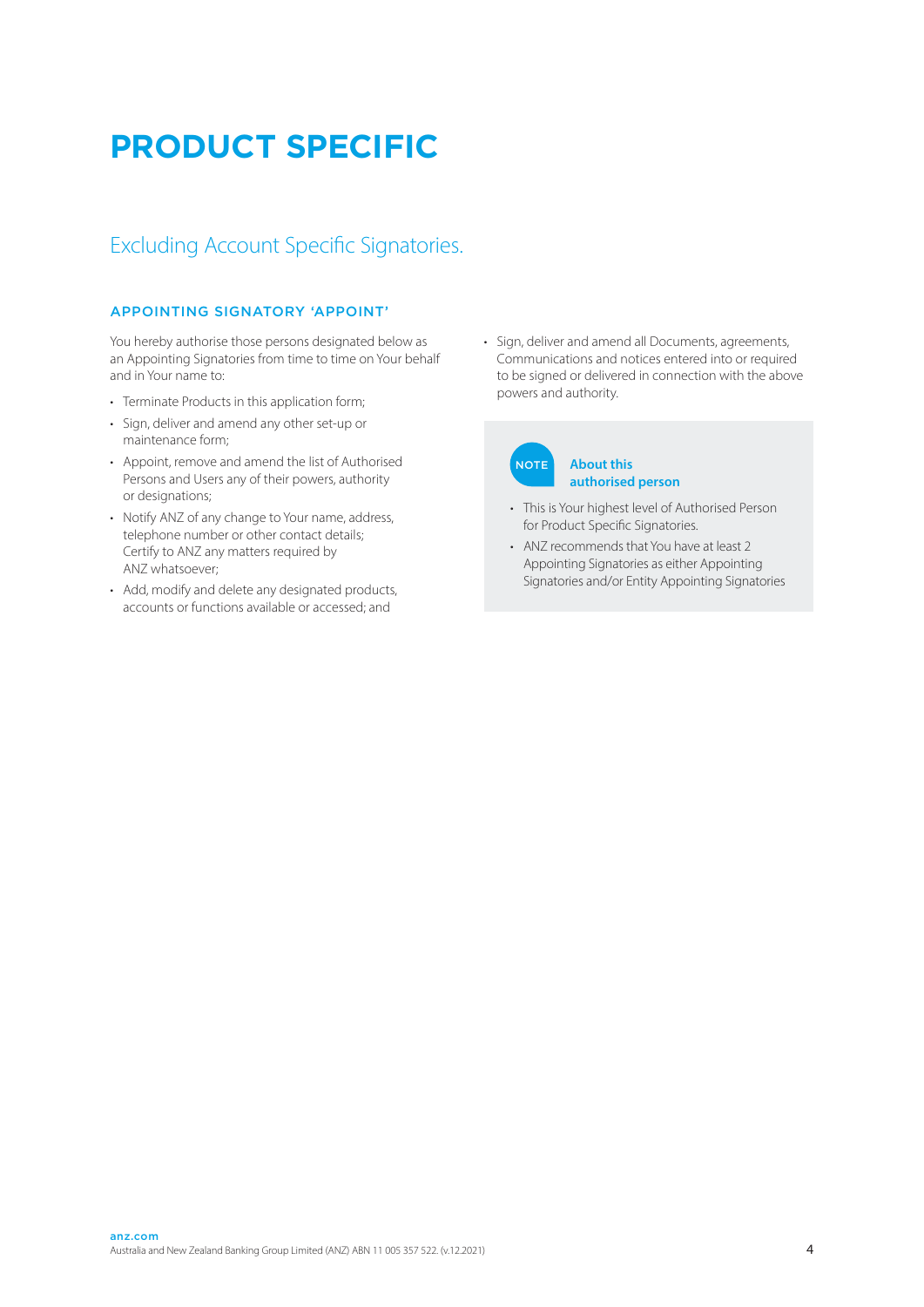# **USERS**

The powers and authority of each User are determined by ANZ. ANZ will notify you of changes to these powers and authorities in accordance with any other changes to the Documents.

# ANZ PAYMENT SOLUTION

## **Customer User**

You hereby nominate those persons designated below as the Customer User who can:

- Reject future dated payments, view cheque reporting, request stop payments for cheques and place a stop payment on a bank cheque.
- for customers registered for Self Print Bank Issued Cheques, access bank cheque images for onsite production.

# ANZ CASHACTIVE FUSION

## **User**

The following ANZ Cashactive Fusion Users may:

- confirm and accept Matched items; make commentaries against items; and
- access performance reports and dashboards.
- Australia only
- view data linked to Your Reconciliation Name(s);

# ANZ CASHACTIVE VIRTUAL

The following ANZ Cashactive Virtual Users may:

• use ANZ Cashactive Virtual on Your behalf in accordance with the "Roles" as set out below;

## **Administrator**

You hereby authorise those persons below as an Administrator from time to time to:

- Create, maintain and delete ANZ Cashactive Virtual Users, other than Administrators as set out in the Manual; Appoint, remove or amend the "Roles" of any User other than an Administrator as set out in the Manual; and
- An Administrator can also have additional "Roles" allocated which provide further capability as specified in the Manual.

### **Customer Payment Authoriser**

You hereby nominate those persons designated below as the Customer Payment Authoriser who can:

• "Release a Payment" for processing on Your behalf (this is the equivalent to signing a payment instruction)

- make commentaries against items;
- approve cancelled records made by other User(s); and cancel records without approval.
- New Zealand only
- view all details in Your Reconciliation Group.
- have more than one User type and may have different "Roles" for different accounts and designated products;
- and also be an ANZ Cashactive Virtual Appointing Signatory and/or Entity Appointing Signatory.

#### **About this authorised person NOTE**

- This is Your highest level of User.
- ANZ recommends that You have at least 2 Administrators.
- Certain actions must be effected by at least 2 Administrators.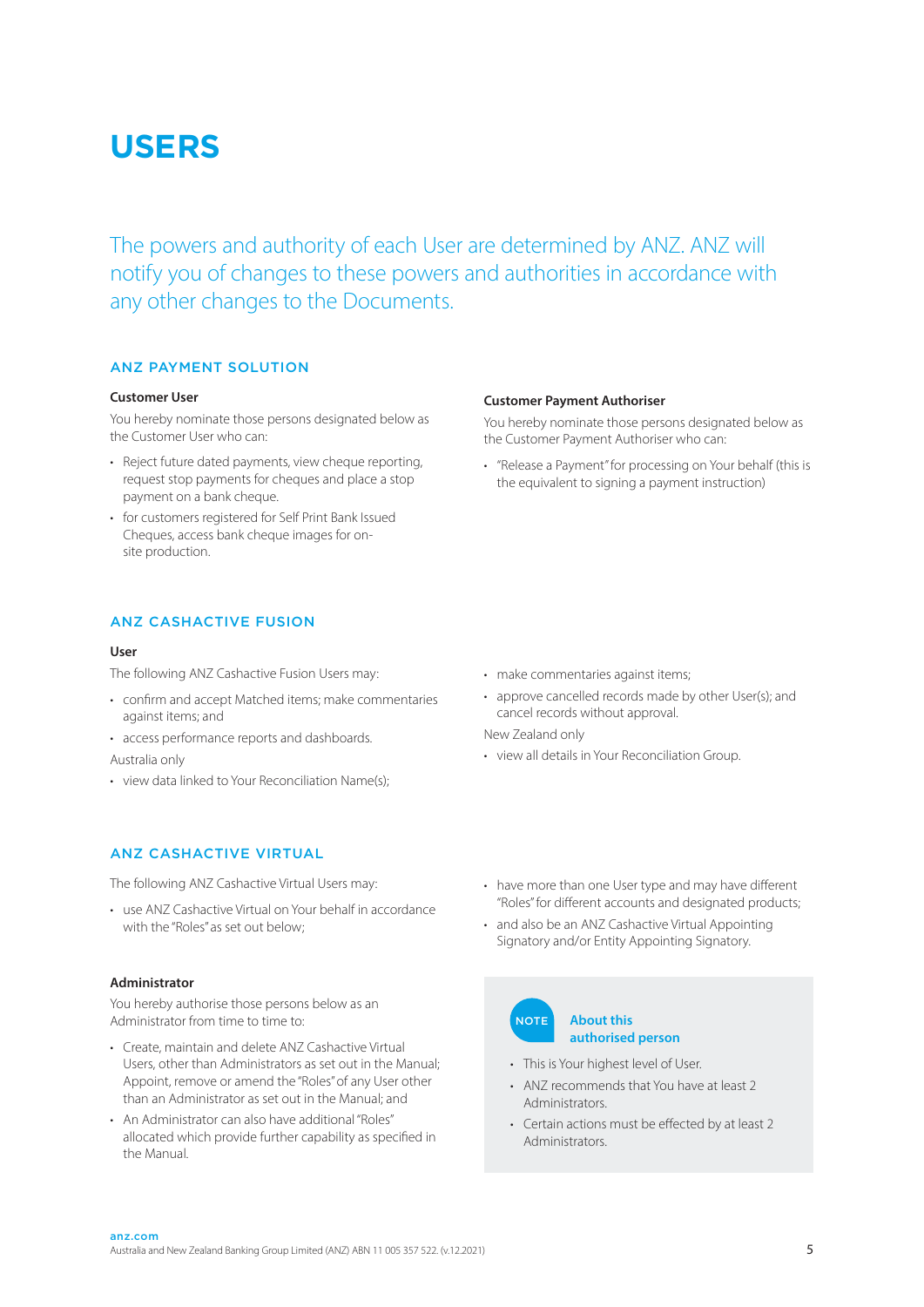# ANZ CASHACTIVE CONTROL

The following ANZ Cashactive Control Users may:

• have more than one User type and may have different "Roles" for different accounts and designated products; and also be an ANZ Cashactive Control Appointing Signatory and/or Entity Appointing Signatory.

#### **Administrator**

You hereby authorise those persons below as an Administrator from time to time to:

- Create, maintain and delete ANZ Cashactive Control Users, other than Administrators and Payment Releasers as set out in the Manual;
- Appoint, remove or amend the "Roles" of any User other than an Administrator and/or Payment Releaser, as set out in the Manual; and
- An Administrator can also be a Payment Releaser and/or have additional "Roles" allocated which provide further capability as specified in the Manual.

# ANZ FILEACTIVE

#### **User**

You hereby nominate those persons designated below as the ANZ Fileactive Users who can:

- View/Download: view file history; manage alerting and notification rules; and download files.
- File Upload: upload files which will be transmitted to another digital channel for authorisation and processing.

# ANZ TRANSACTIVE

The following ANZ Transactive Users may:

• use ANZ Transactive on Your behalf in accordance with the "Roles" set by the Administrator;

#### **Administrator**

You hereby authorise those persons designated below as an Administrator from time to time to appoint, remove and set or amend the "Roles" of any User, including:

- adding and deleting accounts for Users; and
- adding and deleting designated products for Users.

In both the dual and triple Administrator models, Administrator changes to Users without a Security Device (capable of creating and approving a Payment) and Security Device Operators (capable of releasing a Payment) must be initiated by one Administrator and approved by a second Administrator.

An Administrator must protect access to his/her Security Device and PIN to avoid improper use of Your Account.

• use ANZ Cashactive Control on Your behalf in accordance with the "Roles" as set out below; Refer to Cashactive Control Manual for detailed User functionalities.



- This is Your highest level of User.
- ANZ recommends that You have at least 2 **Administrators**
- Certain actions must be effected by at least 2 Administrators.



#### **About this authorised person**

- ANZ recommends You nominate at least 1 ANZ Fileactive User
- have more than one User type and may have different "Roles" for different accounts and designated products; and also be an ANZ Transactive Appointing Signatory and/or Entity Appointing Signatory.

#### **About this authorised person NOTE**

- This is Your highest level of User.
- ANZ recommends that You have at least 3 Administrators.
- Certain actions must be authorised by at least 2 Administrators.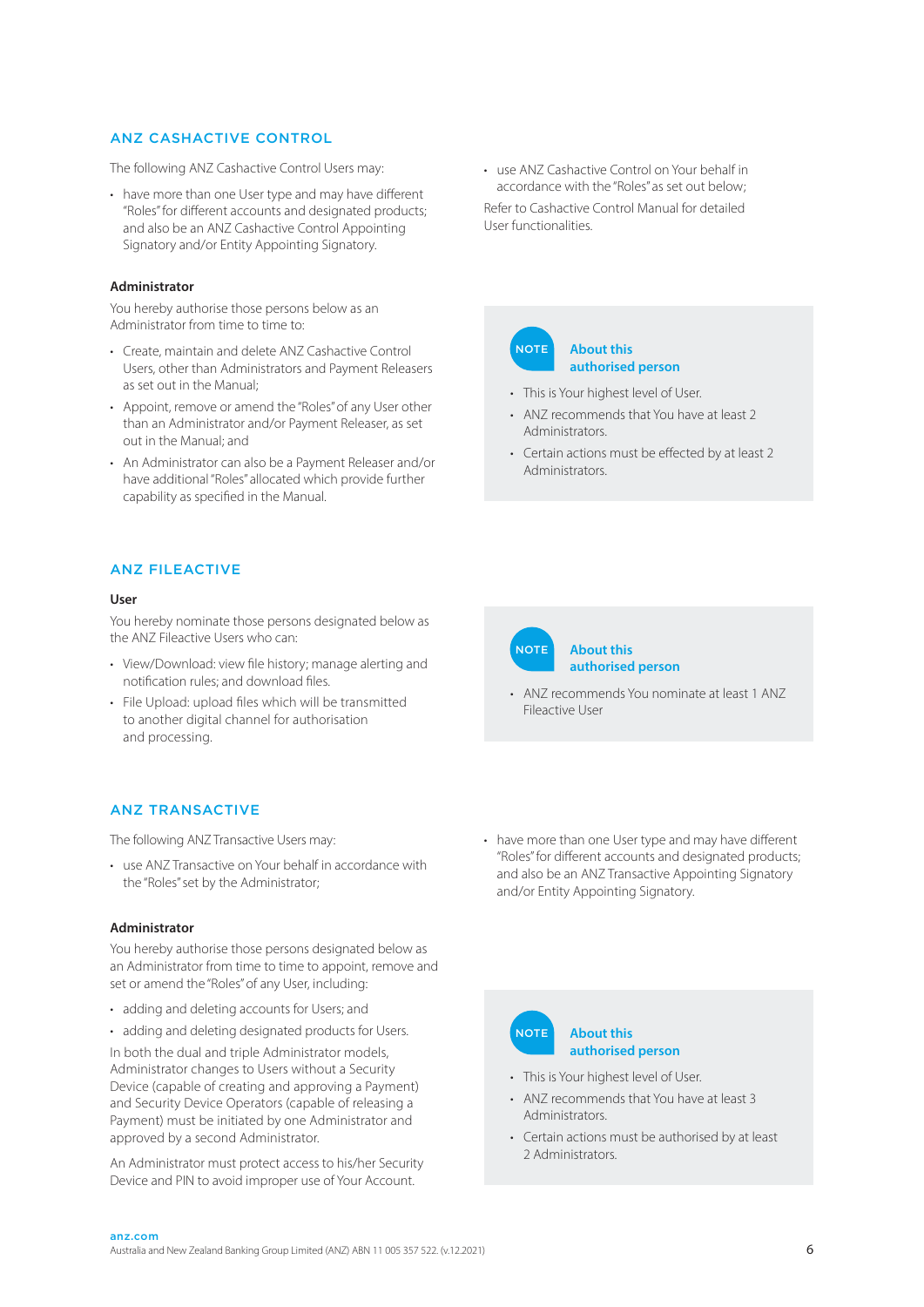### **ANZ as Your Additional Administrator**

You hereby agree to appoint ANZ as Your additional Administrator where You have insufficient Administrators available to perform the following administrative actions:

- Enable password access to complete an Administrator's non-administrative functions;
- Assign a new "Role" to an Administrator; and/or
- Remove a "Role" from an Administrator.

By appointing ANZ as Your additional Administrator, You acknowledge and agree a fee may be charged by ANZ for such appointment and actions.

## **Security Device Operator**

You hereby authorise those persons designated below as a Security Device Operator, through use of a security device, from time to time on Your behalf and in Your name and in accordance with the "Roles" set by the Administrator within ANZ Transactive to:

• "Release a Payment" for processing on Your behalf (this is the equivalent to signing a Payment Instruction); and

### **Cards Administrator**

You hereby authorise those persons designated as a Cards Administrator from time to time to appoint, remove and set or amend the "Roles" of any User, including:

- adding and deleting accounts for Users; and
- adding and deleting designated products for Users.

You hereby authorise those persons designated below as an Cards Administrator to "Approve":

- Statement preference changes
- Requests to change individual card credit/spend cap and transaction limits
- Changes to Cardholder details

#### **Customer Administrator**

You hereby authorise those persons designated as a Customer Administrator from time to time to appoint, remove and set or amend the "Roles" of any User, including:

- adding and deleting accounts for Users; and
- adding and deleting designated products for Users.

In both the dual and triple Administrator models, Administrator changes to Users without a Security Device and Security Device Operators must be initiated by one Administrator and approved by a second Administrator.

#### **Identification Officer**

You hereby agree to appoint those persons as Your Identification Officer to:

For cards issued by ANZ Australia:

• Be responsible for declaring that the Cardholder(s) is/are authorised to act as an agent on behalf of the Client

For cards issued by ANZ New Zealand:

You must complete a Request for ANZ to Perform an Administrative Action Form where You require ANZ to act as Your additional Administrator.

The Administrator may appoint, remove, set or amend "Roles" for and maintain other Users within ANZ Transactive who may from time to time, without a security device, approve, unapprove, enter, modify, delete or view a Payment or Communication through ANZ Transactive.for customers registered for Self Print Bank Issued Cheques, access bank cheque images for onsite production.

• "Get Rate" - accept an exchange rate and bind you to the exchange rate in respect of a payment. You may be liable for any losses incurred by ANZ related to an accepted exchange rate if a payment is rejected for any reason.

• Additional or replacement cards and card closures

You hereby authorise those person(s) designated as a Cards Administrator to act and contact ANZ on behalf of the Principal/ Account Holder in respect to providing or obtaining information relevant to Commercial Cards.

This role is also known as an Authorised Signatory. It is the Principal's/Account Holder's responsibility to advise ANZ of any changes to a Cards Authorised Signatory.

The Principal/Account Holder is responsible for the operation of the account by Authorised Signatories.

An Administrator must protect access to his/her Security Device and PIN to avoid improper use of Your Account.

It is the Principal's/Account Holder's responsibility to advise ANZ of any changes to a Customer Administrator.

The Principal/Account Holder is responsible for the operation of the account by Customer Administrators.

• Be responsible for declaring that the Cardholder(s) is/ are an employee of the Client and they have reached 18 years of age

It is the Principal's/Account Holder's responsibility to advise ANZ of any change to a Cards Identification Officer.

The Principal/Account Holder is responsible for the identification of Cardholders and other related activities carried out by the Identification Officer.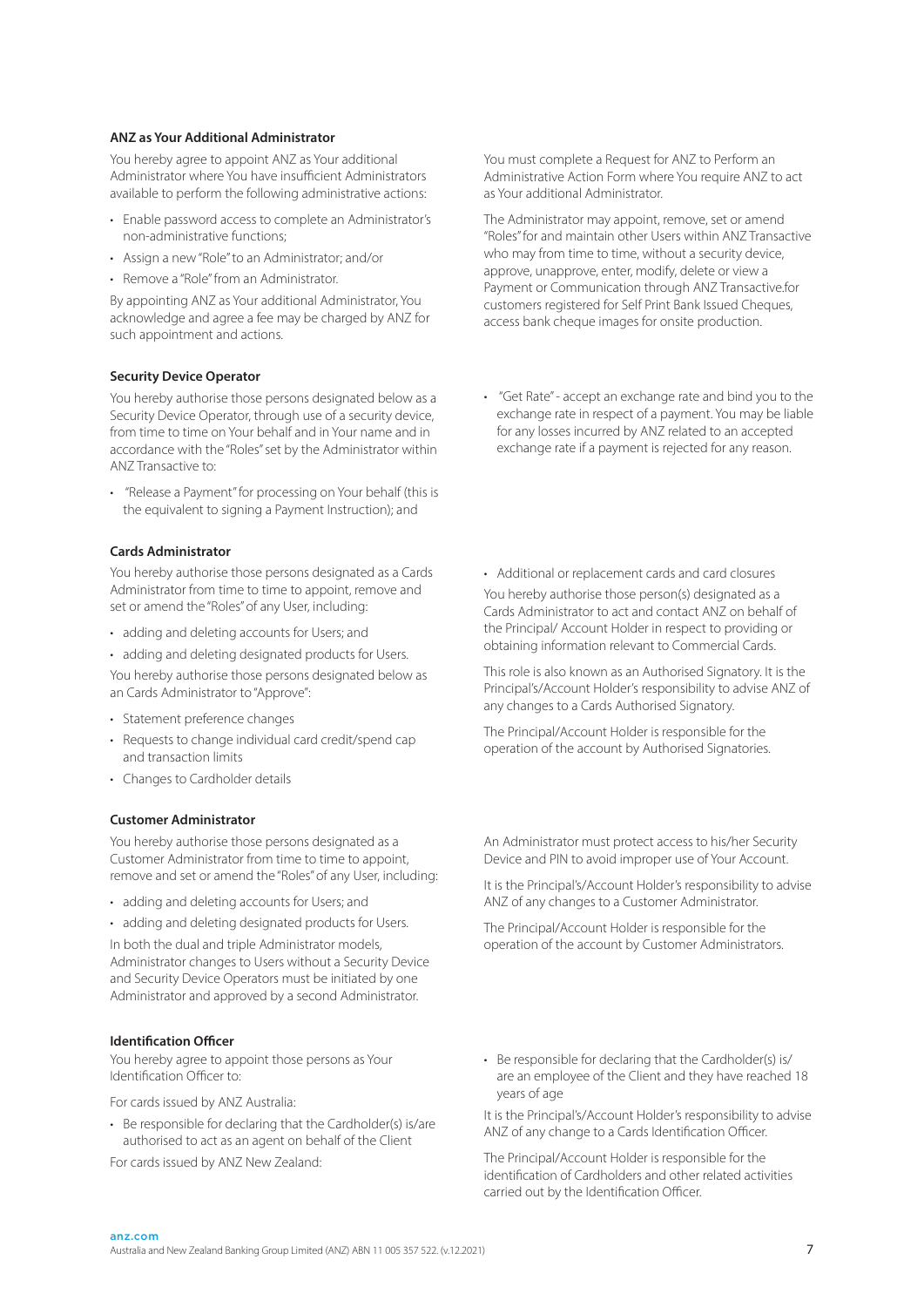#### **Authorised to Enquire**

You hereby authorise those persons designated below as an Authorised to Enquire to "Request":

- Statement preference changes
- Changes to individual card credit/spend cap and transaction limits

#### **Reporting Officer**

**NOTE** 

You hereby authorise those persons designated below a Reporting Officer to "View":

• Statement information

- Changes to Cardholder details
- Additional or replacement cards and card closures
- View Statement information

The Principal/Account Holder is responsible for the operation of the account by Authorised to Enquire.

The Principal/Account Holder is responsible for the operation of the account by Reporting Officer.

The Administrator, Cards Administrator and Customer Administrator may appoint, remove, set or amend "Roles" for and maintain other Users within ANZ Transactive who may from time to time, without a Security Device, approve, unapprove, enter, modify, delete or view a Payment, Commercial Card Service Request, Cash Management Service Request or Communication through ANZ Transactive.

# ANZ TRANSACTIVE CASH MANAGEMENT SERVICE REQUESTS

The following ANZ Transactive Cash Management Service Requests Users may:

#### **Appoint**

You hereby authorise those persons below as an Appointor from time to time to view, create and manage service requests, and to approve service requests that involve:

- opening or closing an account;
- appointing, removing and amending of the list of Authorised Persons and any of their powers, authority or designations:
- adding, modifying and deleting any designated products, accounts, users or functions available or accessed through a relevant ANZ Digital Channel;
- adding or deleting a legal entity to/from a Group.

#### **Transact**

You hereby authorise those persons below as a Transactor from time to time to view, create and manage service requests, and to approve service requests that involve payments and transactions. These requests may include, but are not limited to:

- adding, modifying or deleting Periodical Payments;
- raising an enquiry on an account or transaction that may or may not involve the withdrawal/reversal of funds from the account;
- ordering cheque books to a new mailing address.

#### **Create**

You hereby authorise those persons below as a Creator from time to time to view, create and manage service requests.

#### **View**

You hereby authorise those persons below as a Viewer from time to time to view service requests.

#### **Cash Management Service Requests**

- Order Cheque Book
- Order Deposit Book
- Stop Cheque
- Trace Transaction
- Investigate Direct Debit Transaction
- Recall Payment
- Return Incorrectly Received Funds
- Claim Missing Deposit
- Fix Cheque Encoding Error
- Backdate Transaction
- Update Contact Details
- Authorised Person Listings
- Order Statement
- Direct Entry Payment Reversal
- Charges Enquiry
- General Enquiry



Not all of the Cash Management Service Requests listed above are currently available within ANZ Transactive but may be made available at a future date.